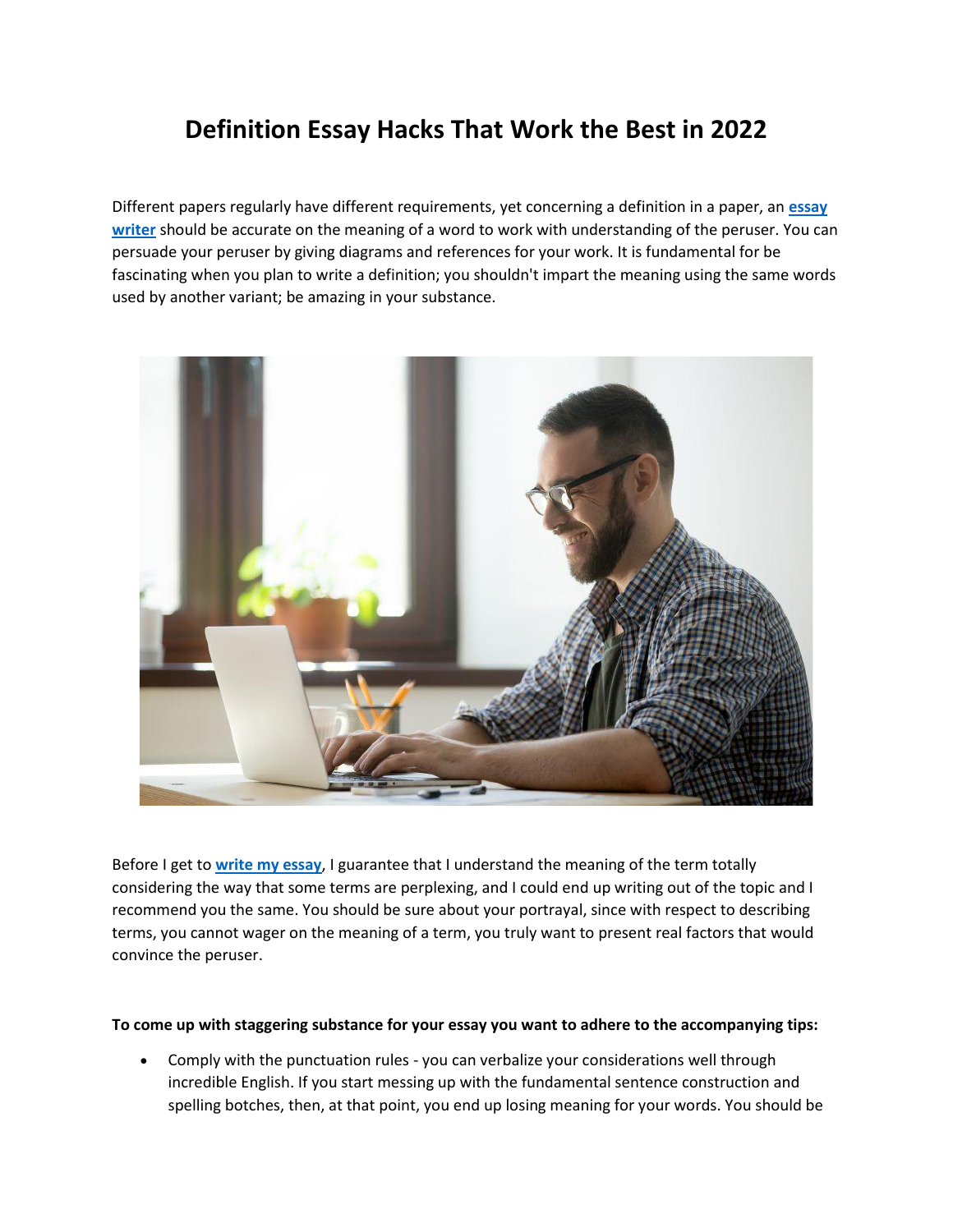cautious with the tenses in English and know when to include different tenses in your essay. At the point when you work up the tenses, you will end up making your work debilitating to the peruser. While looking for essay help, do not keep down to demand the services of a company and expert and master **[essay writer](https://essaywriternow.com/)** that can outfit you with the best outcomes.

- Be strong in your writing you should have the choice to persuade your peruser that undoubtedly the depiction given is the meaning of the term. When your peruser has a dubious outlook on your looks, you will automatically fail in the paper. To work with understanding of the peruser, you should go little by little while describing terms.
- Make an effort not to use too much language in your work the essential place of a definition essay is to guarantee that you enlighten your group on the meaning of the term. By far most of the topics for definition essays are ordinarily established on contradictory circumstances, and therefore your occupation as a writer is to guarantee that you give a straightforward explanation. The moment you start to use too much language in your work, you are completing the meaning of the term, and you will have forgotten to meet the paper needs. It is extraordinary to use fundamental terms because your guideline target is that the peruser will understand the meaning of the term. You can similarly take help from any **[essay writing service](https://www.essaywritingservice.college/)**.
- Guarantee that you stress the term you are portraying you should have the choice to underline the term you are portraying in your essay so the peruser cannot lose all internal compass in your portrayals. At the point when you give a definition, you will commonly come up with portrayals, and when you disregard to help the peruser to remember what you were describing, they are most likely going to get lost in transit.

## **Tips on how to start a definition essay**

The start of each paper is regularly essential since it is the first impression that the peruser will get about your work. Whenever you mess up with a start, and then, at that point, are sure that the peruser would lose interest in the rest of the work. While starting your paper, you should make certain to attract the unified focal point of the peruser. The idea here is being captivating in your introductory area; the peruser should see the need to happen with the rest of your work. You can get custom paper help from **[essay writer service](https://essaywriternow.com/)** providers that are open the entire day, consistently, and they can outfit you with the most reliable and genuine writing help.

### **You should with go along to the accompanying principles while writing your definition essay:**

- Investigate words that you are conversant with while giving your definition you should use words that are straightforward so you can convey your term effortlessly.
- Select a thought in giving your definition, you should be specific in word choice in that a word should address a particular idea or thought.
- You should sort out some way to make a definition there are various approaches to drawing out the meaning of terms in an essay: